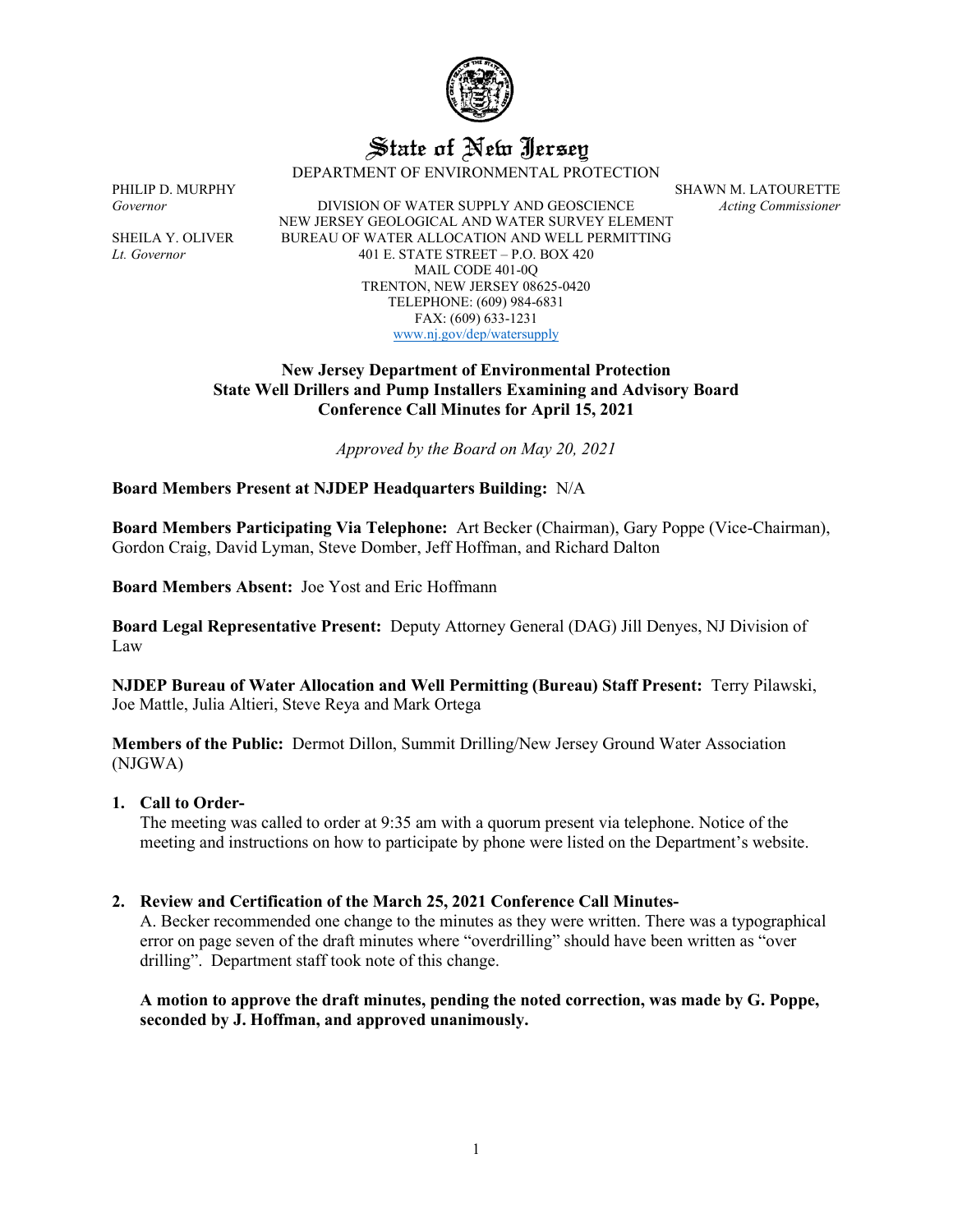# **3. Licensing-**

## *Review of License Applicants*

Board members reviewed the license applicant information for three environmental resource and geotechnical (ERG) well driller licenses, two pump installer licenses, and one journeyman well driller license. A. Becker asked if there was any discussion needed for the license candidates. R. Dalton noted that there was no exam score information for Tyler Hanson. M. Ortega stated that Mr. Hanson did pass his exams, but the scores were inadvertently left off the spreadsheet that was provided to the Board. The spreadsheet will be corrected to include Mr. Hanson's scores, which were confirmed to be passing scores by Bureau staff.

| <b>License Type</b> | <b>Applicant Name</b>  | <b>Employer</b>                                     |
|---------------------|------------------------|-----------------------------------------------------|
| ERG                 | <b>Arthur Remedios</b> | GeoPro, Inc.                                        |
| <b>ERG</b>          | Tyler Hanson           | $S2C2$ Inc.                                         |
| <b>ERG</b>          | Theodore Mann          | Hawk Drilling                                       |
| Pump Installer      | Peter Tachdjian        | A.C. Schultes, Inc.                                 |
| Journeyman          | Kristopher G. Curtis   | All Star Drilling and Probing (most recent company) |

# **A motion to approve the five license applicants was made by G. Poppe, seconded by D. Lyman, and approved unanimously.**

# *License Upgrade Inquiry from a Well Driller*

S. Reya provided the background about for what was originally discussed during the March 2021 meeting. S. Reya said that he was contacted by a well driller who obtained his license in February 2018 but had taken the last in-person exam during December 2017, before the Department began using the National Ground Water Association (NGWA) for exams. Due to the timing of the exam and the subsequent Board meeting, his license was not approved until January 2018 and was not issued until February 2018. To upgrade to a master well driller license, there are two tracks for journeyman well drillers to take. Journeyman well drillers licensed on or after January 2, 2018 need to take more exams than journeyman well drillers licensed before January 2, 2018. This is because those licensed after January 2, 2018 would have taken the NGWA certification exams to obtain their journeyman licenses. The path to upgrade to a master license would only entail taking a subset of the full list of exams as some would have already been passed for the "lower" level pre-requisite license. The driller's question was if he qualified as one of those licensed before January 2, 2018 since he had taken his exams and passed the Department-administered exams in December 2017 prior to the transition to the implementation of the NGWA exams into the Department's revised testing format.

Board members were reminded that this licensee would be the only person effected by the Board's decision. Out of the three individuals who sat for the journeyman well driller exams in December 2017, only one passed. During the March meeting A. Becker requested that Bureau staff work with DAG J. Denyes on determining if the effective and operative dates in the rule, which were approximately two months apart, would have any effect this matter. J. Denyes reached out to Mark Miller, the rule manager for N.J.A.C. 7:9D, for clarification.

J. Denyes discussed recent email correspondence she had with with M. Miller with the Board. She noted that the operative date only applied to monitoring well drillers and soil borers because the Department would no longer be issuing those licenses after a certain date. She continued to explain that the strict interpretation of the rule would be to not allow this individual to take the lesser number of tests, even though he is an unfortunate victim of the effective date of the rule. S. Reya reminded the Board of their motion in the March meeting, which advised the Department to review this individual's application with the interpretation that he be considered licensed prior to January 2, 2018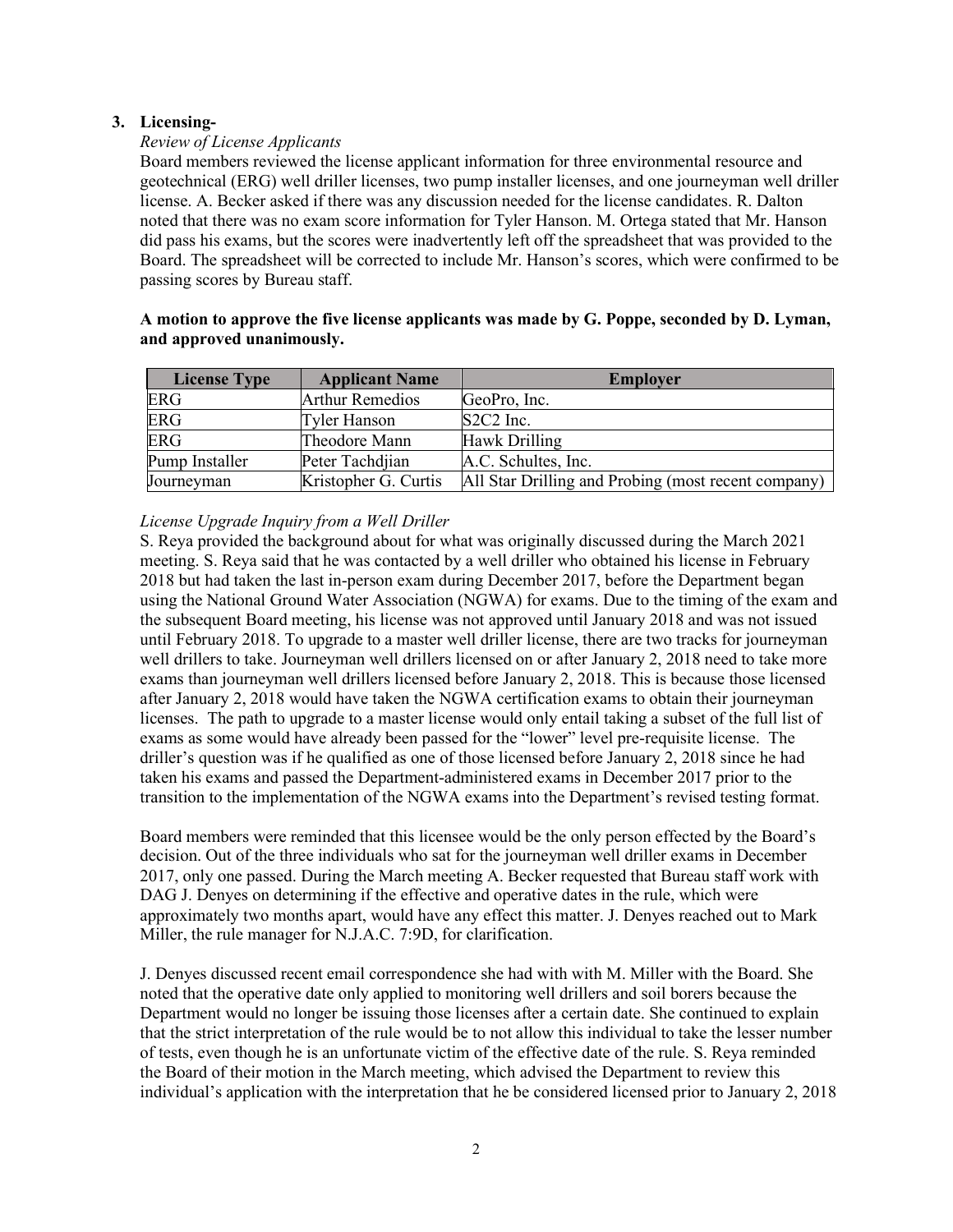because he successfully passed his exam prior to that date and through no fault of his own was licensed after that point to the logistics of when the Board meeting occurred and when the Department provided him with an invoice to pay and activate his license.

DAG J. Denyes asked S. Reya if he had contacted the licensee yet. S. Reya said that he had contacted him shortly after the March meeting to briefly discuss the status at that point. He noted that he would follow up again with this licensee after the meeting.

## **4. Continuing Education-**

S. Reya went over the list of courses with the Board, noting that the Department had determined that these courses were administratively complete. The Board members reviewed each course.

#### *NJGWA May 2021 Membership Meeting with Troubleshooting with Pumps Course*

G. Poppe started the discussion by stating that he believed that this would be a good course. He added that Mr. Hartman, the instructor of Troubleshooting with Meters, was a very good instructor. D. Lyman agreed with G. Poppe's thoughts on the course. R. Dalton stated that he disagreed with giving this course two technical continuing education points (CEPs). He noted that the meeting should only count for half of a CEP and that the course should receive one CEP, for a total of one and a half technical CEPs. S. Domber agreed with R. Dalton.

G. Poppe expressed that the networking which well drillers and pump installers do in these meetings is important to the industry. It allows licensees to discuss different drilling methods and drilling in the different parts of New Jersey. G. Craig agreed with G. Poppe, stating that a lot of information is exchanged and is valuable to licensees. R. Dalton expressed his concerns because the course does not train licensees.

## **A motion to accept the NJGWA May 2021 Membership Meeting with Troubleshooting with Pumps Course for two technical CEPs was made by G. Poppe. This motion was seconded by G. Craig and approved by all Board members except for R. Dalton and S. Domber. The motion passed.**

#### *Rutgers University – Septic System Inspections in New Jersey*

S. Reya indicated that the Rutgers course was administratively incomplete and would be tabled until the May 20, 2021 meeting. He noted that the Department is still waiting for Rutgers to submit information about the course instructors before their application can be identified as complete. G. Craig noted that this course does not seem applicable. S. Reya said that the Department does not review the content of the courses and provides the Board with all applications deemed administratively complete for content evaluation. The course details will be provided to the Board once the deficient items have been supplied by Rutgers University.

#### *All Star Training*

S. Reya provided the Board with background information, which had been discussed during the January, February, and March 2021 meetings. During the March meeting, the Board had asked the Department to work with DAG J. Denyes to craft language for a response letter to All Star Training since their revised course application was deemed to be unacceptable based on the requested number of CEPs.

After some internal discussions between the Department and DAG Denyes, a letter was drafted to be sent to All Star Training. Based on the Board's review of the submitted course application, and associated motion, the requested seven CEPs would not be awarded for their replacement course as it